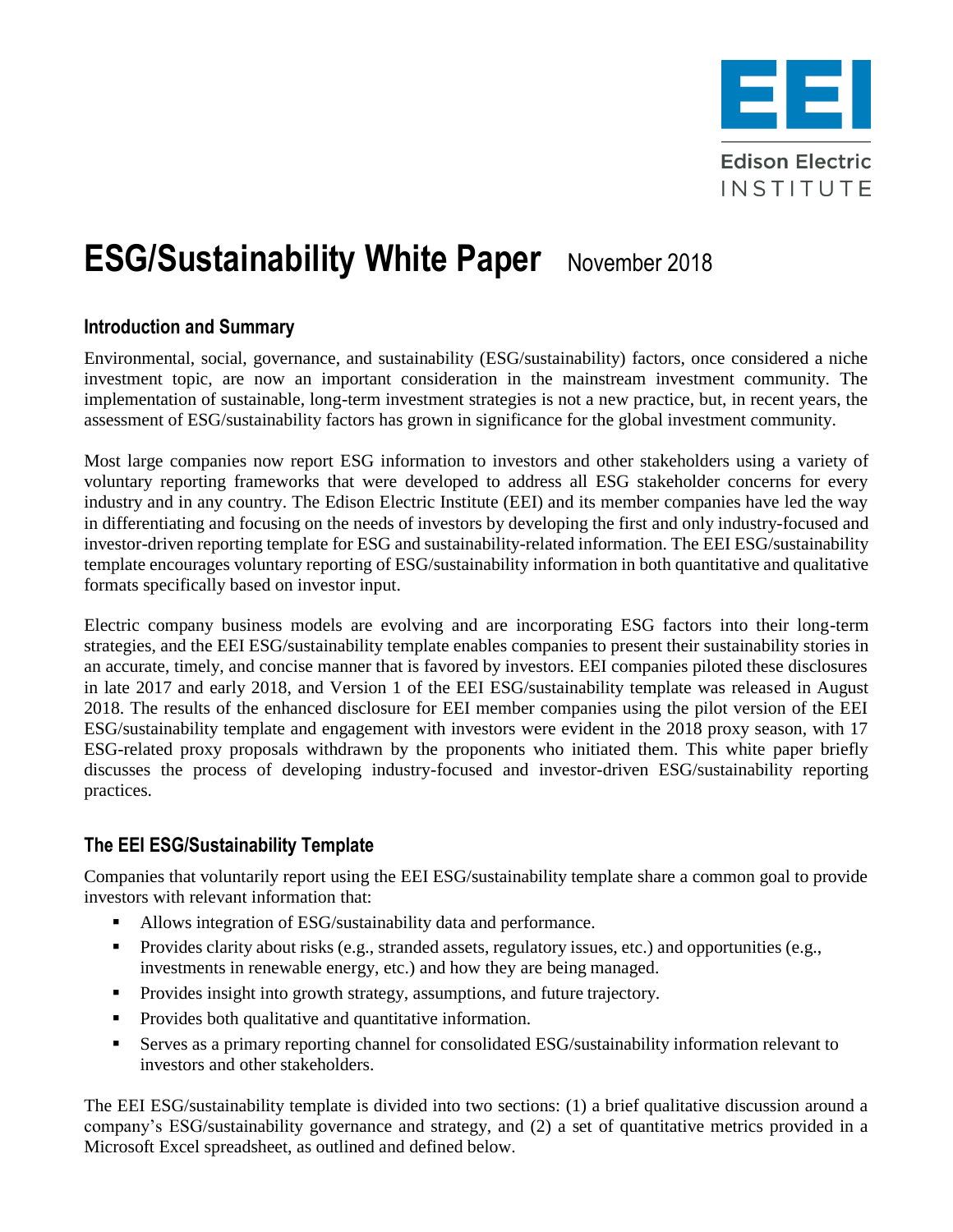#### **Qualitative**

- ESG/Sustainability Governance: Management and oversight of ESG/sustainability.
- ESG/Sustainability Strategy: Practices, programs, and initiatives designed to support the company's transition to a lower carbon and increasingly sustainable energy future.

#### **Quantitative**

- Portfolio: An Excel-based data reporting template that is customized for regulated electric companies to include metrics on owned and/or purchased generation data by technology/resource type, as well as other metrics, such as capital investments. Data for these areas should include as much historical, current, and forward-looking information as is appropriate for each company.
- Emissions: The data reporting template also contains a section focused on emissions.
- Resources: The data reporting template also contains a section focused on human resources and natural resources.

The Excel spreadsheet includes a 'Definitions' page to define each metric, specify units of measure, and provide a source for each definition. To the extent possible, this page was developed using definitions that generally are accepted in the industry already. EEI utilized efforts already undertaken by the Electric Power Research Institute's Energy Sustainability Interest Group (ESIG) by including common definitions that were agreed upon through an in-depth stakeholder process.

EEI encourages companies to complete the template in the third quarter (3Q) of each year consistently to provide investors with information from the prior calendar year (e.g., companies provide investors with calendar year 2017 data in 3Q 2018). Although 3Q is typically the earliest timeframe when most companies can produce the final quantitative data on an annual basis, investors prefer this information sooner in the year, so companies also are encouraged to complete the template earlier in the year if possible.

For the ultimate users of this data, it is important to note that the emissions data contained in each template relates only to the particular company filling it out. Since the template allows the reporting of both generation and purchased power, emissions from one entity's generation could be reflected as purchased power in another entity's report. Therefore, it is not possible to aggregate the various reports to determine total sector emissions, as doing so would overstate the total emissions for the participating companies.

*Note on Materiality*: ESG information has the potential to impact long-term sustainability. Financial materiality, in contrast, is a threshold for identifying aspects of reported financial information that are significant in influencing the investment decisions of investors. EEI and its member companies do not necessarily consider all ESG/sustainability information to be financially material and intend the ESG/sustainability information provided in the EEI ESG/sustainability template to be supplemental to the material financial information that has been, and continues to be, provided under U.S. Securities and Exchange Commission (SEC) reporting requirements. To the extent that any ESG information is considered financially material by an individual company, such information already would be captured in the appropriate SECrequired financial reporting by that company.

## **Member Company Collaboration with Investors**

To develop industry-focused and investor-driven ESG/sustainability reporting practices, EEI assembled a broad working group consisting of two subgroups: the ESG/Sustainability Member Committee and the ESG/Sustainability Investor Group.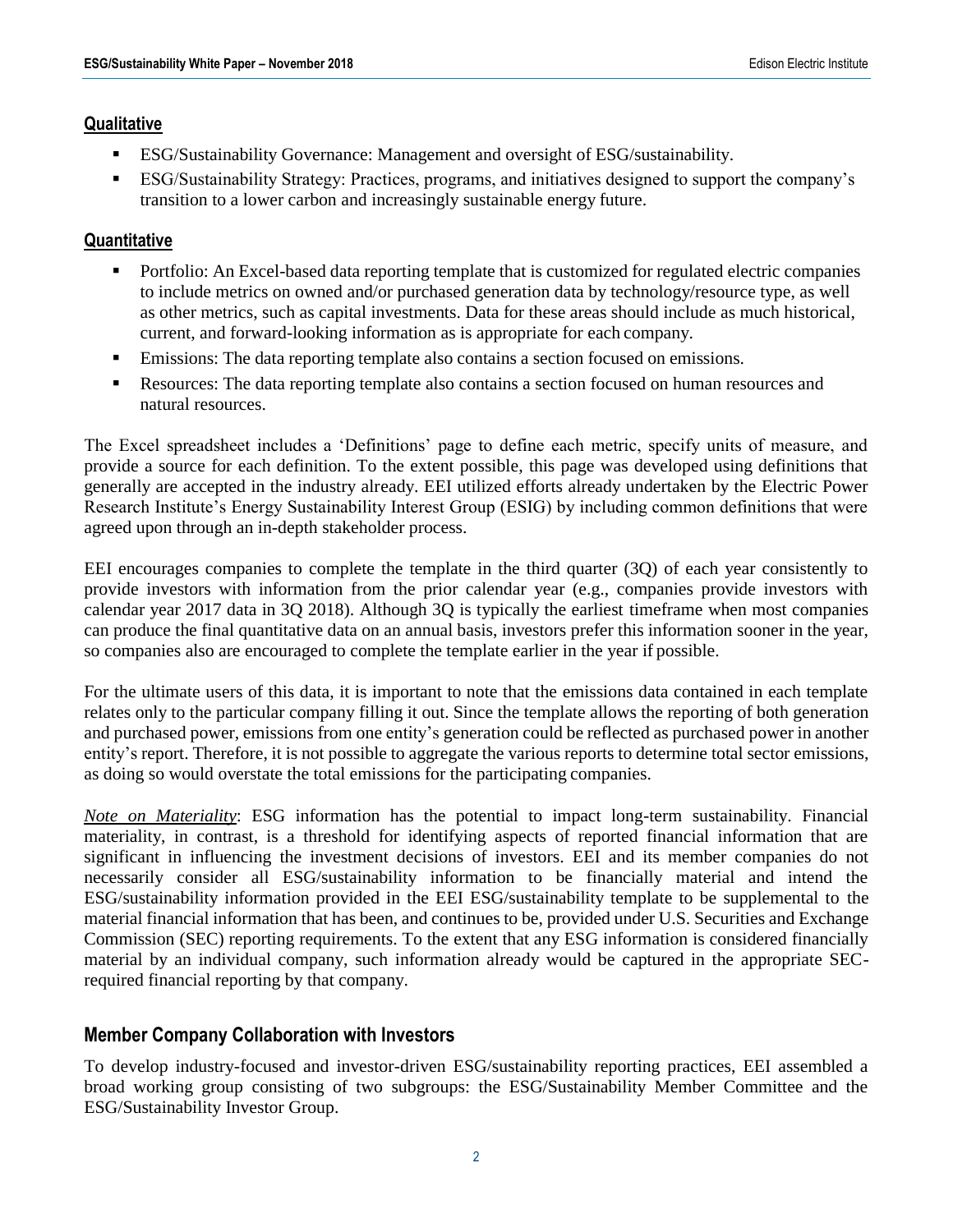- The ESG/Sustainability Member Committee is comprised of EEI member company officials from various disciplines, including accounting, environment, ESG/sustainability, finance, treasury, investor relations, and legal. EEI's Board of Directors, consisting of member company CEOs, provides support by mobilizing their employees to engage with and participate in this committee. The cross-disciplinary nature of this committee was vital in developing a robust reporting template that covered all aspects of ESG and sustainability.
- The ESG/Sustainability Investor Group is comprised of finance sector specialists working in asset management, ESG/sustainability, and investment banking, as well as buy-side and sell-side analysts. The institutional investors who participate in this group are consequential in determining what ESG and sustainability-related information is of interest to the investment community. Engagement with this group provided the foundation for what the EEI ESG/sustainability template istoday.

# **Stakeholder Engagement**

EEI and its member companies are engaging with key stakeholders working in the ESG/sustainability space – educating them on the electric power industry's ESG activities, soliciting their feedback on the EEI ESG/sustainability template, and inviting them to participate in the template development process, including working group meetings. These stakeholders include:

- Organizations involved in the development of ESG/sustainability reporting frameworks, such as the Task Force on Climate-related Financial Disclosures(TCFD), the Sustainability Accounting Standards Board (SASB), and CDP (formerly the Carbon Disclosure Project).
- Companies engaged in ESG/sustainability reporting and/or ratings such as Bloomberg, IHS Markit, MSCI, S&P Global Market Intelligence, Sustainalytics, and TruCost.
- Major credit ratings agencies including Fitch, Moody's, and Standard  $& Poor's$ .
- Other business and energy groups and associations, including the American Gas Association (AGA), American Petroleum Institute (API), American Public Power Association (APPA), Business Roundtable, Chamber of Commerce, Electric Power Research Institute (EPRI), International Petroleum Industry Environmental Conservation Association (IPIECA), and National Rural Electric Cooperative Association (NRECA).
- Proxy service firms such as Institutional Shareholder Services (ISS) and Glass Lewis.
- ESG/sustainability advocacy groups such as Ceres.

## **EEI ESG/Sustainability Template Development Process**

When the initiative kicked off in early 2016, EEI began by evaluating the existing ESG/sustainability reporting practices of its member companies. Most members already were issuing an ESG or sustainability report on an annual or biannual basis, but the type of reporting/metrics included in these reports was not consistent across the electric power industry, and these reports typically were designed for electricity customers and other stakeholders, but not for investors.

As a first step in the development of a voluntary reporting template, EEI conducted a call with a group of institutional investors in the summer of 2016 to focus on the most relevant ESG information for investors. The topics that were discussed on that call were the basis for a survey that EEI developed and distributed to a broader group of institutional investors to solidify which ESG topics were of most relevance to the investment community. The first draft of the EEI ESG/sustainability template was developed in fall 2016 based on the results of that survey.